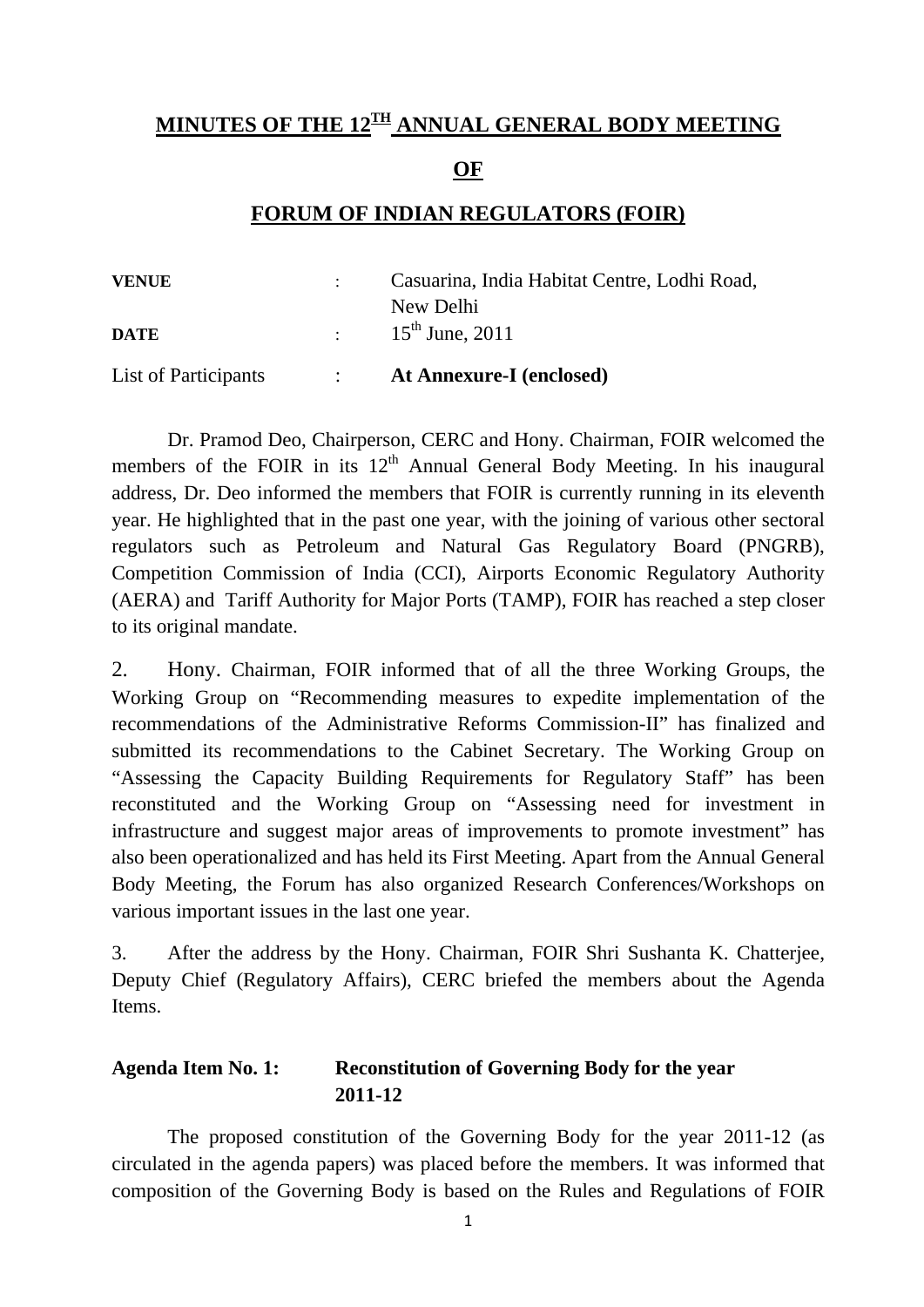which provide *inter-alia* that the Chairperson or Members of the Electricity Regulatory Commissions would be appointed based on their seniority subject to the condition that he/she has at least one year's service left.

The proposed constitution of the Governing Body for the year 2011-12 was endorsed by the members.

# **Agenda Item No. 2: Confirmation of the Minutes of the 11th Annual General Body Meeting held on 17th June, 2010 at New Delhi**

 The Action Taken Report was explained. It was also informed that the Working Groups on sector specific issues, investment promotion in infrastructure sector and capacity building of regulatory staff have been formed and are operational.

• After discussion, the Minutes of the last AGM were endorsed.

#### **Agenda Item No. 3: Budget of FOIR for 2011-12**

 A copy of the budget for the year 2011-12 (as circulated in the agenda papers) was placed for consideration. Different components under both income and expenditure heads were explained. The members were briefed about the ongoing studies and workshops as a result of which the funds under Research and Training Fund would be optimally utilized in due course of time.

• After discussion, the budget for the year 2011-12 was approved.

# **Agenda Item No. 4: To consider and approve the Balance Sheet and the audited accounts of FOIR for 2010-11**

• After discussion, the Balance Sheet and audited accounts were approved.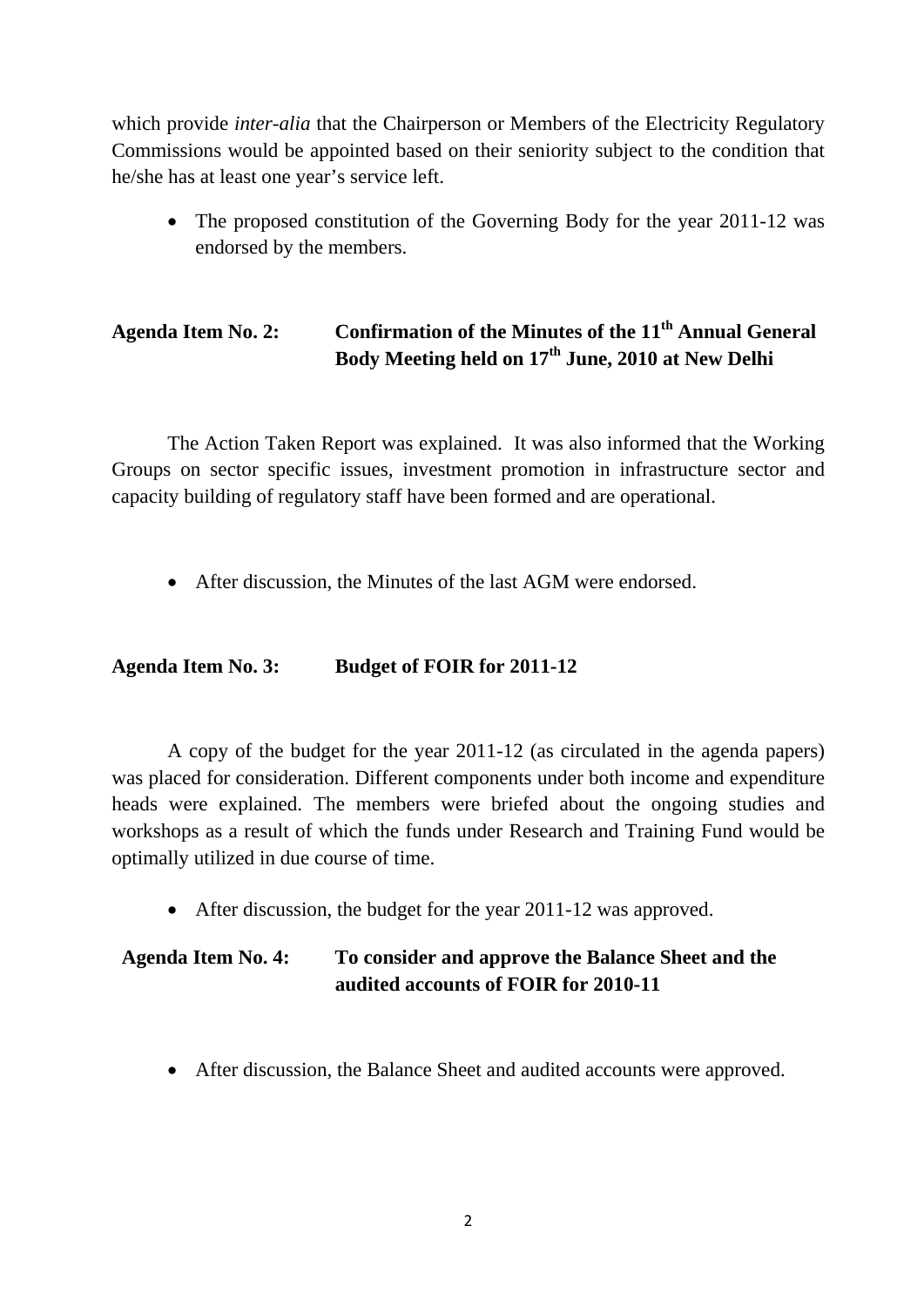## **Agenda Item No. 5: Appointment of Auditors for 2011-12 and fixing their remuneration**

• It was decided that the procedure adopted in CERC/FOR/SAFIR Secretariat for engaging a Chartered Accountant firm be followed to engage Auditor for auditing the accounts of "FOIR" and the remuneration be finalized with the approval of Hony. Chairman, FOIR.

#### **Any other issues:**

• A clarification was sought on the issue as to whether a State Electricity Regulatory Commission (SERC) can initiate suo-motu proceedings in case the petition for Annual Revenue Requirement (ARR) has not been filed by the utility. Shri Chatterjee explained that the Electricity Act, 2003 has no prohibition for such action by SERCs. Rather, the tariff policy has clear provision in this regard requiring the SERCs to take action on suo motu basis in the event of utilities not filing petitions for ARR/Tariff. As per the Act, the Regulatory Commissions are guided by the Tariff Policy and as such the SERCs should take suo motu action in such cases of non-filing of ARR/tariff petition.

This was endorsed by Shri Mukhtiar Singh, Chairperson, Jharkand SERC and he also made reference to an Order issued by his Commission which states that JSERC has jurisdiction to proceed, suo motu, for determination of tariff and regulatory scrutiny, if the licensee does not file it in time. A copy of the Order is **enclosed** at **[Annexure-II](http://foir-india.org/upload/annexure_ii.pdf)**. This order was challenged before the High court of Jharkhand but was withdrawn subsequently by the petitioner. Thus, the said Order of JSERC remains in vogue.

• Another issue raised was that of the financial viability of distribution companies. One of the members observed that the investors inside as well as outside the country have been losing confidence in the power sector in India primarily because of the debilitating financial health of the distribution companies. He also conveyed the sentiments and concerns amongst investors about the effectiveness of the Electricity Regulatory Commissions in India and urged that in the interest of Indian economy in general and power sector in particular, the regulators should play a more pro-active role in addressing serious issues like financial viability of the distribution companies.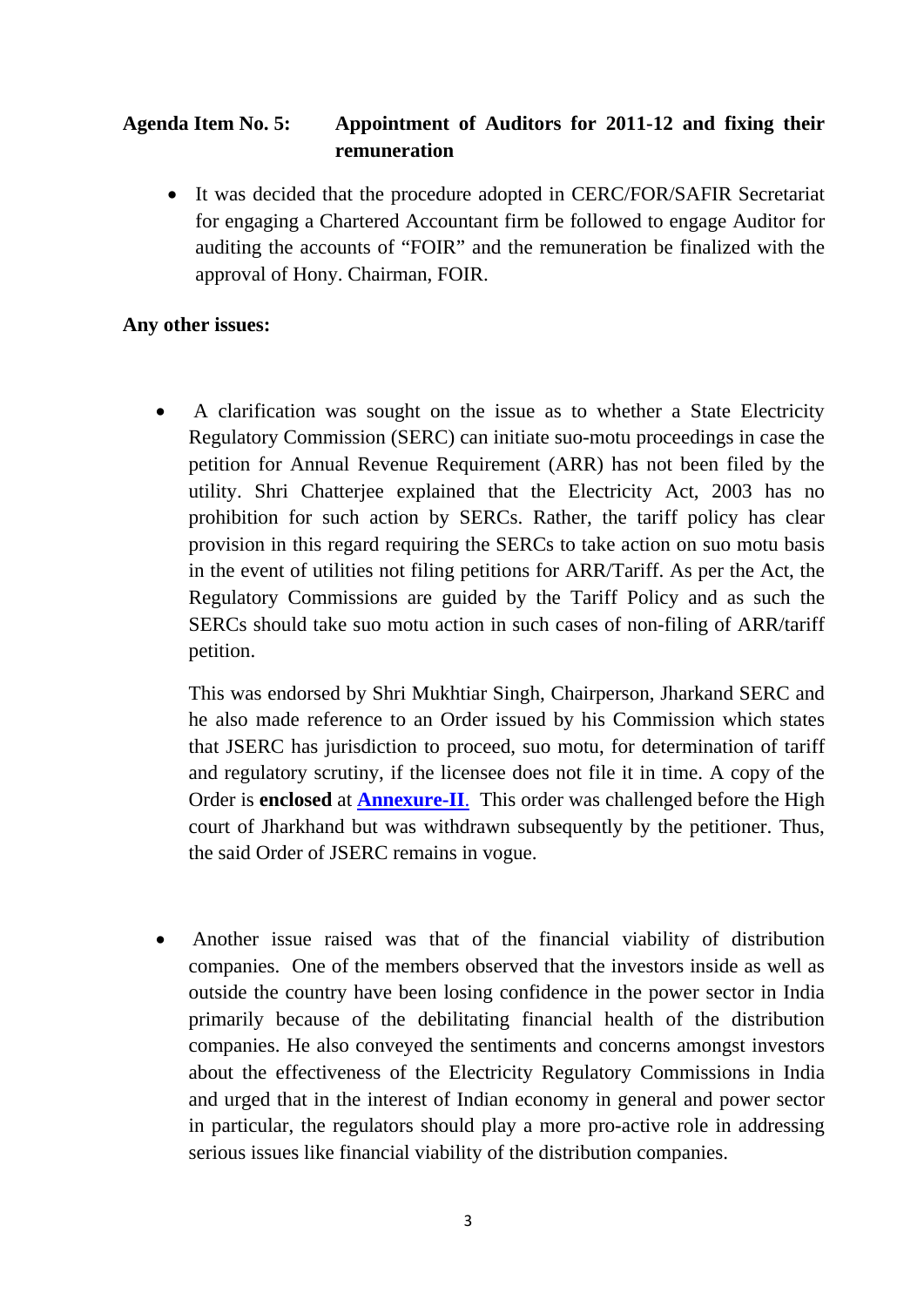- Chairman, BERC raised the issue as to whether an SERC can increase the tariff as against what has been claimed by the distribution company. It was clarified by other members that the Regulatory Commissions have full authority to do so in order to ensure that the distribution companies run their operations on commercial principles. This is also corroborated by the provision in Section 61 of the Electricity Act, 2003 which requires the State Commission while specifying terms and conditions for determination of tariff to be guided *inter alia* by the principles that "the generation, transmission, distribution of supply of electricity are conducted on commercial principles".
- The issue regarding Fuel Surcharge Adjustment (FSA) was also discussed and it was felt that there was an urgent need for automatic FSA in the Tariffs.

The Meeting ended with a vote of thanks to the Chair and deep appreciation for the FOIR Secretariat for having successful of the Meeting.

\*\*\*\*\*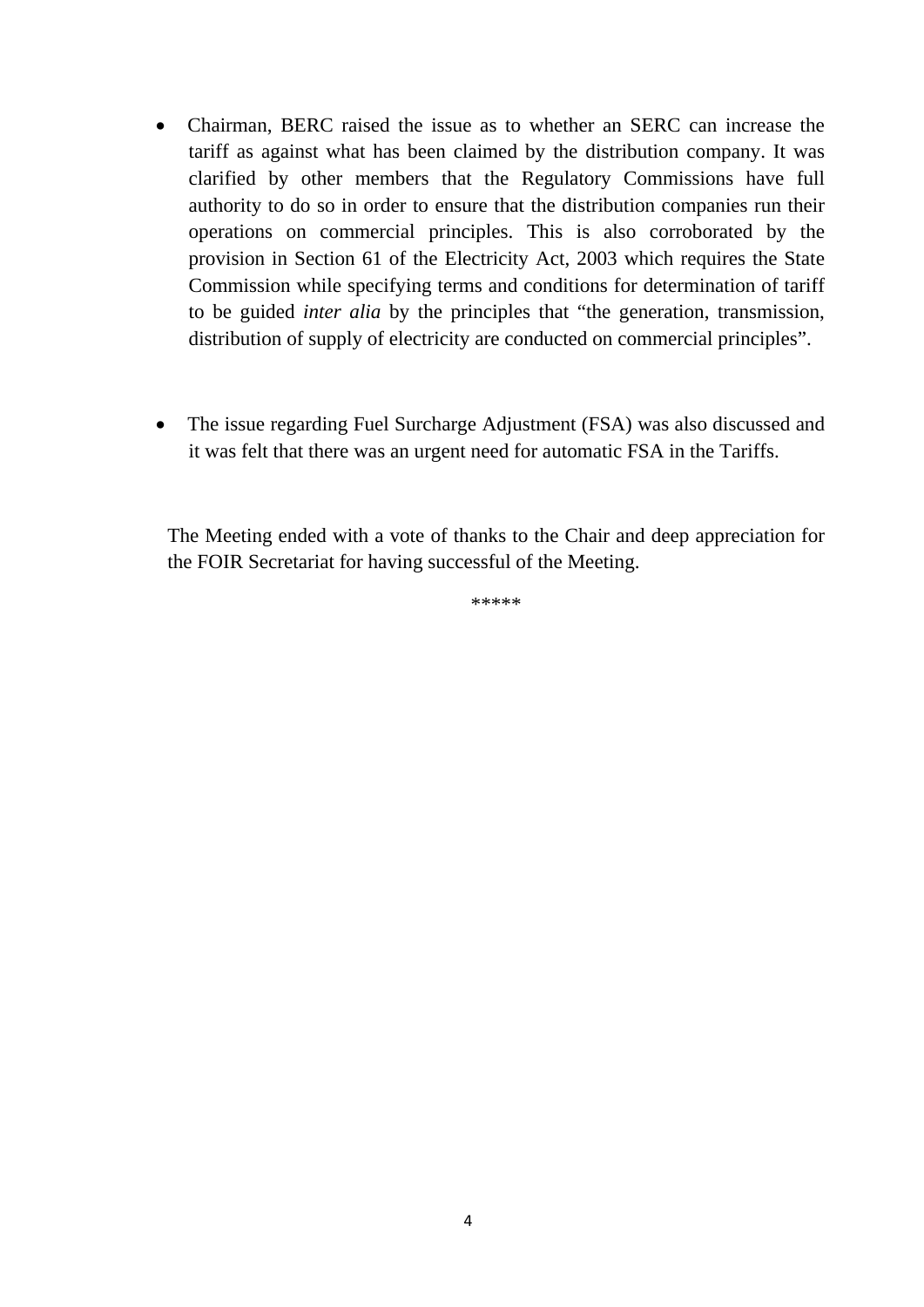# **LIST OF PARTICIPANTS WHO ATTENDED THE 12TH ANNUAL GENERAL BODY MEETING OF FORUM OF INDIAN REGULATORS (FOIR) HELD ON 15TH JUNE, 2011 AT INDIA HABITAT CENTRE, NEW DELHI.**

| S. NO. | <b>NAME</b>                 | <b>DESIGNATION &amp; ORGANIZATION</b> |
|--------|-----------------------------|---------------------------------------|
| 1.     | Dr. Pramod Deo              | Chairperson, CERC &                   |
|        |                             | Hony. Chairman, FOIR                  |
| 2.     | Shri L. Mansingh            | Chairperson, PNGRB &                  |
|        |                             | Hony. Vice-Chairman, FOIR             |
| 3.     | Shri Jayanta Barkakati      | Chairperson, AERC &                   |
|        |                             | Hony. Vice-Chairman, FOIR             |
| 4.     | Shri Digvijai Nath          | Chairperson, APSERC                   |
| 5.     | Shri Umesh Narayan Panjiar  | Chairperson, BERC                     |
| 6.     | Shri Manoj Dey              | Chairperson, CSERC                    |
| 7.     | Shri P.D. Sudhakar          | Chairperson, DERC                     |
| 8.     | Shri Bhaskar Chatterjee     | Chairperson, HERC                     |
| 9.     | Shri Subhash Chander Negi   | Chairperson, HPERC                    |
| 10.    | Shri S. Maria Desalphine    | Chairperson, J&KSERC                  |
| 11.    | Shri Mukhtiar Singh         | Chairperson, JSERC                    |
| 12.    | Shri M.R. Sreenivasa Murthy | Chairperson, KERC                     |
| 13.    | Shri K.J. Mathew            | Chairperson, KSERC                    |
| 14.    | Shri Rakesh Sahni           | Chairperson, MPERC                    |
| 15.    | Shri S.I. Longkumer         | Chairperson, NERC                     |
| 16.    | Shri T.T. Dorji             | Chairperson, SSERC                    |
| 17.    | Shri Manoranjan Karmakar    | Chairperson, TERC                     |
| 18.    | Shri Rajesh Awasthi         | Chairperson, UPERC                    |
| 19.    | Shri Jag Mohan Lal          | Chairperson, UERC                     |
| 20.    | Shri Prasad Ranjan Ray      | Chairperson, WBERC                    |
| 21.    | Shri B.K. Halder            | Ex-Chairperson, BERC                  |
| 22.    | Shri V.K. Sood              | Ex-Chairperson, DERC                  |
| 23.    | Shri V.S. Ailawadi          | Ex-Chairperson, HERC                  |
| 24.    | Shri A. Balraj              | Ex-Chairperson, TNERC                 |
| 25.    | Shri J.L. Bajaj             | Ex-Chairperson, UPERC                 |
| 26.    | Shri Vijoy Kumar            | Ex-Chairperson, UPERC                 |
| 27.    | Shri S. Jayaraman           | Member, CERC                          |
| 28.    | Shri V.S. Verma             | Member, CERC                          |
| 29.    | Shri M. Deena Dayalan       | Member, CERC                          |
| 30.    | Shri M.P. Vijayakumar       | Member, AERA                          |
| 31.    | Shri C.R. Sekhar Reddy      | Member, APERC                         |
| 32.    | Dr. Rajani Kanta Gogoi      | Member, AERC                          |
| 33.    | Shri R.N. Sharma            | Member, BERC                          |
| 34.    | Shri B.K. Sharma            | Member, CSERC                         |
| 35.    | Shri Shyam Wadhera          | Member, DERC                          |
| 36.    | Shri J.P. Singh             | Member, DERC                          |
| 37.    | Shri Pravinbhai Patel       | Member, GERC                          |